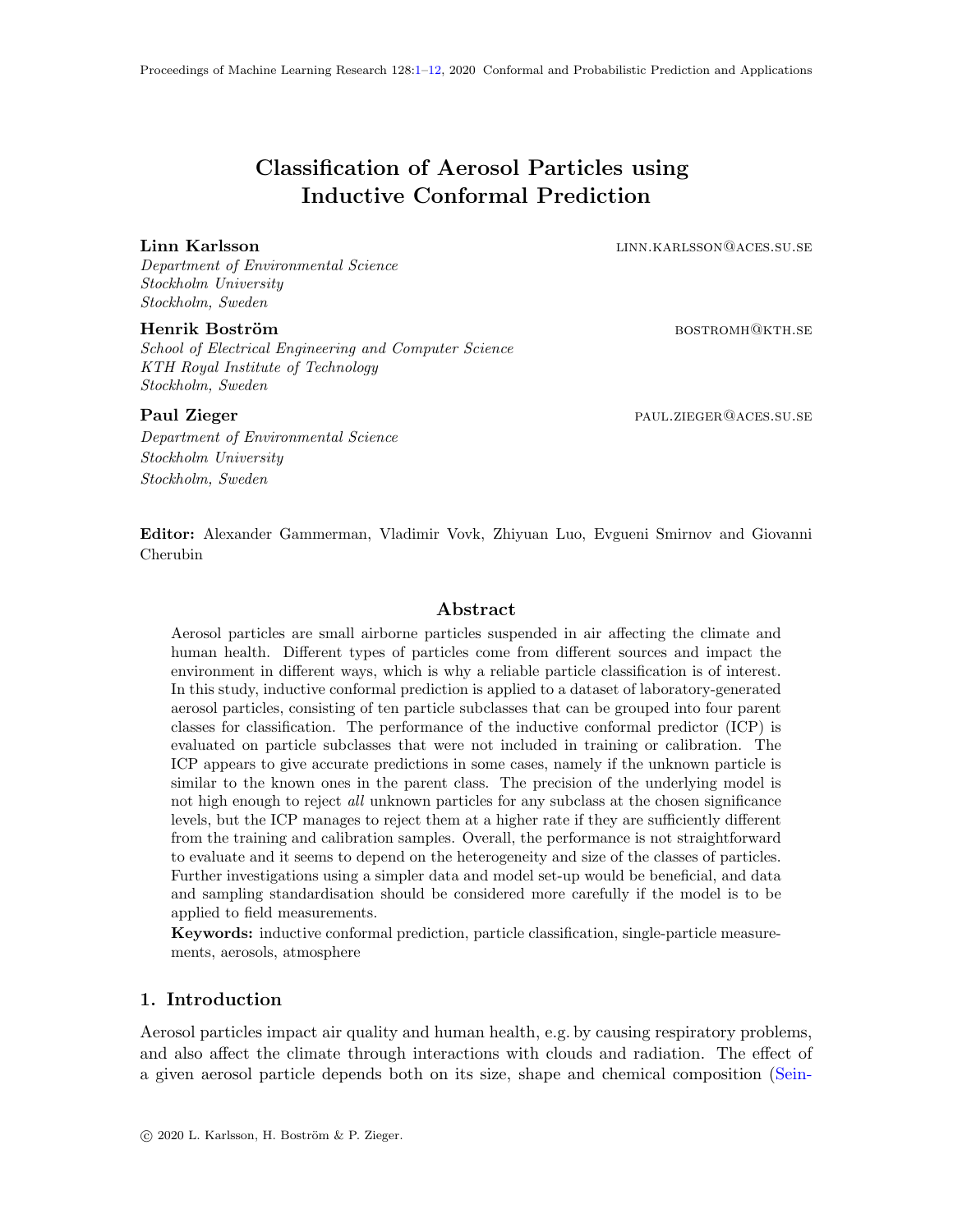[feld and Pandis,](#page-11-1) [2016\)](#page-11-1). Identifying which types of particles, e.g. salt, dust, bioaerosols, etc., are present in the atmosphere is therefore important for characterising the sources of particles and understanding the details of how they affect our environment. Bioaerosols, such as pollen and fungal spores, contain materials that can absorb and re-emit radiation. Because of this property, fluorescence spectroscopy techniques are often used for real-time measurements of bioaerosols [\(Huffman et al.,](#page-10-0) [2019\)](#page-10-0). A common technique is ultraviolet light-induced fluorescence, whereby individual aerosol particles are irradiated with ultraviolet light and the resulting fluorescent signals can be used to distinguish between different bioaerosol types [\(Huffman et al.,](#page-10-0) [2019\)](#page-10-0). In addition to the fluorescent properties, instruments often record additional information about the size and morphology of the particles to help the discrimination [\(Ruske et al.,](#page-11-2) [2018\)](#page-11-2).

Real-time, single particle measurements generate large amounts of data, and machine learning techniques are important tools to analyse this data, since they can provide more accurate results than manual analyses when it comes to identifying bioaerosol types using spectral data [\(Huffman et al.,](#page-10-0) [2019\)](#page-10-0). In previous studies, both unsupervised and supervised methods, ranging from k-means clustering to artificial neural networks, have been used with varying results. [Ruske et al.](#page-11-3) [\(2017\)](#page-11-3) evaluated a variety of algorithms for classifying laboratory generated aerosol particles, and were able to distinguish between broad particle classes (pollen, bacteria, fungal spores, and non-fluorescent material) with high accuracy. They found that supervised methods performed better than unsupervised methods, and that gradient boosting and neural networks achieved the highest performance out of the tested algorithms [\(Ruske et al.,](#page-11-3) [2017\)](#page-11-3).

When sampling ambient aerosol data, the true class labels of the particles are not known. Hence, we have to rely on laboratory-generated data of known particles as training data. The performance of the classification models will be highly dependent on the quality of the training data [\(Ruske et al.,](#page-11-3) [2017\)](#page-11-3) as well as how the training samples were generated, e.g., what aerosolisation method was employed [\(Huffman et al.,](#page-10-0) [2019\)](#page-10-0). When we apply trained models to ambient aerosol data, how certain can we be that the classification is correct? And how will a supervised learning model classify types of aerosol particles that were not present in the training data?

In this study, inductive conformal prediction [\(Vovk et al.,](#page-11-4) [2005\)](#page-11-4) will be used for uncertainty quantification of a particle classifier, and the behaviour of the conformal predictor on previously not observed particle types will be investigated. Aerosol particles in the atmosphere can come from a multitude of sources, and it would not be feasible to produce laboratory data for every possible aerosol material for training a predictive model. Hence, a model trained on laboratory data and later applied to ambient aerosol data will almost certainly encounter types of material that were not present in the training, and it is therefore important to characterise the behaviour of the predictor under such circumstances. In principle, an individual aerosol particle can also consist of a mixture of materials, but it is beyond the scope of this study to investigate what effects this could have on the classification.

In the next section, we describe the dataset, the conformal predictor, including the underlying predictive model, and the experimental procedure. In section 3, we present results from applying the conformal predictor to both unmodified data (including all particle types) and to data where certain classes of particles have been excluded from the training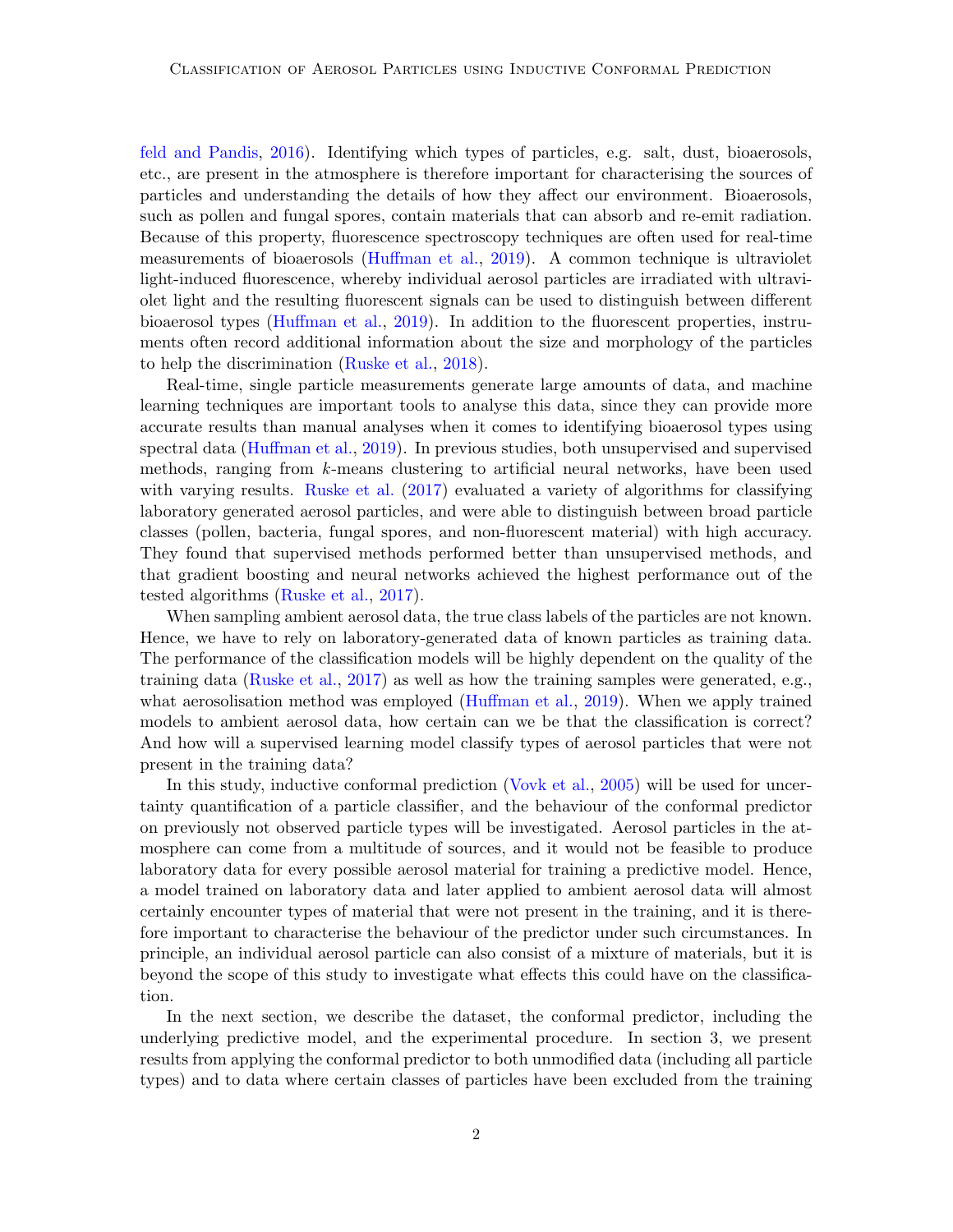set, but included in the test set. Finally, in section 4, we discuss the main findings and outline directions for future work.

# 2. Method

# 2.1. Dataset

We have used the dataset from [Ruske et al.](#page-11-3)  $(2017)$ , which contains single-partcle measurements of different kinds of materials, e.g. dust, salt, pollen, bacteria, and fungal spores, that were aerosolised<sup>[1](#page-2-0)</sup> in the laboratory and subsequently sampled with a multiparameter bioaerosol sensor (MBS). The dataset contains 10 subclasses of particles, that can be grouped into four parent classes: bacteria, fungal spores, pollen, and non-biological particles (see Table [1\)](#page-2-1). The bacteria and salts were aerosolised from liquids or suspensions while the other samples were aerosolised from dry material [\(Ruske et al.,](#page-11-3) [2017\)](#page-11-3). The *fungal* parent class only contains one subclass of particles, while the other parent classes contain three subclasses each. The parent classes are the ones that are used as class labels for the classification.

<span id="page-2-1"></span>

| Table 1: Overview of the aerosol particle dataset. For more details see Ruske et al. (2017). |  |  |  |
|----------------------------------------------------------------------------------------------|--|--|--|
|----------------------------------------------------------------------------------------------|--|--|--|

| Subclass                                             | Parent class   | $#$ samples | % of total |  |
|------------------------------------------------------|----------------|-------------|------------|--|
| $BG^*$ spores (washed, in distilled water)           | bacteria       | 1417        | 7.47       |  |
| $BG^*$ spores (unwashed, in L-broth)                 | bacteria       | 1831        | 9.66       |  |
| $E.$ coli <sup>**</sup> cells (unwashed, in L-broth) | bacteria       | 1991        | 10.50      |  |
| Puffball spores                                      | fungal         | 2607        | 13.75      |  |
| Fuller's earth                                       | non-biological | 3238        | 17.08      |  |
| $1\%$ NaCl (aqueous solution)                        | non-biological | 4502        | 23.75      |  |
| Phosphate-buffered saline                            | non-biological | 1388        | 7.32       |  |
| Aspen pollen                                         | pollen         | 466         | 2.46       |  |
| Poplar pollen                                        | pollen         | 469         | 2.47       |  |
| Paper mulberry pollen                                | pollen         | 1048        | 5.53       |  |

\*Bacillus atrophaeus \*\*Escherichia coli

For each measured aerosol particle, the MBS records the size, the time of flight, the fluorescence in 8 different wavelength channels, and the light scattering pattern (related to particle shape; recorded using two linear detector arrays yielding 512 shape features each). This results in a dataset with 1034 potential features to use for classification. As an alternative to using all 1024 shape measurements, the instrument provides various statistics calculated from the light scattering patterns, e.g., variance, skewness, kurtosis per array, which, if used instead, reduce the number of shape features to 22. More details about the MBS and the dataset can be found in [Ruske et al.](#page-11-3) [\(2017\)](#page-11-3).

Not all of the 1024 shape pixels carry information; the edges of the detector arrays essentially measure only noise after background subtraction. To prevent their models from learning noise rather than actual particle features, [Ruske et al.](#page-11-3) [\(2017\)](#page-11-3) redid the background

<span id="page-2-0"></span><sup>1.</sup> Dispersed as an aerosol by means of, e.g., a nebuliser or compressed air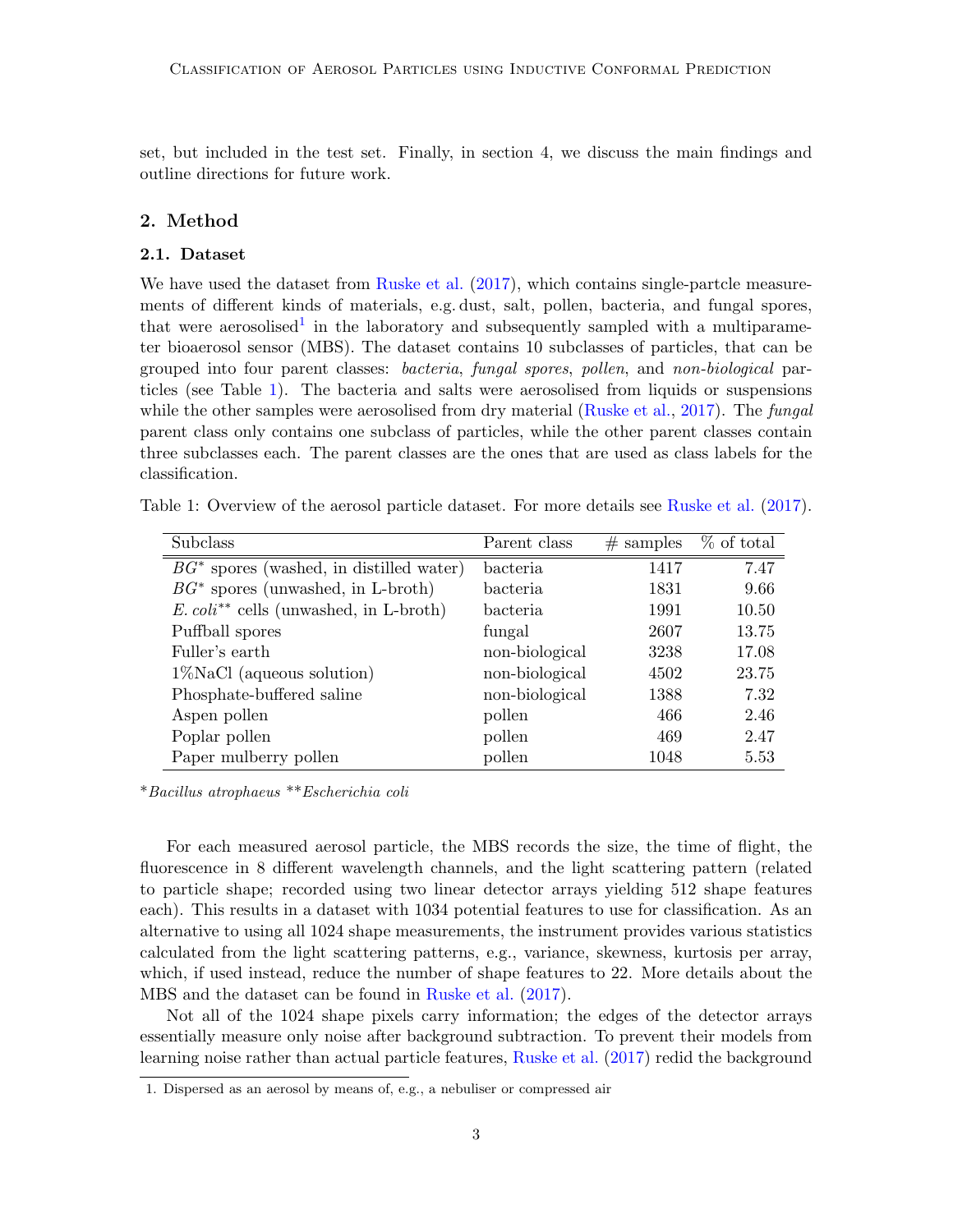subtraction so that all data samples got the same noise peaks. We investigated whether it would have been enough to remove the array pixels that only contained noise; however, this was not the case. The experimentation also showed that the use of the shape statistics (22 features) resulted in virtually the same accuracy as using the full array data (1024 features) based on five-fold cross-validation. Using the shape statistics comes with several benefits: it reduces the number of features relative to the number of training samples, it appears robust to the noise issue, and it should be more easily generalisable to other MBS instruments, as different instruments do not necessarily have exactly the same shape pixel alignment. In addition, the statistics introduce domain knowledge that the classifier would not have otherwise, because the statistics describe the signal distribution in the detection arrays rather than treating each pixel as an isolated feature.

#### 2.2. Algorithms

### 2.2.1. Conformal prediction

Conformal prediction concerns predicting with confidence [\(Vovk et al.,](#page-11-4) [2005\)](#page-11-4). In the case of classification, a conformal predictor returns a set of class labels rather than a single label, where we have  $1-\sigma$  confidence that the true class label is included in the output set (for some significance level  $\sigma$ ), assuming that the instances are independent and identically distributed (IID). Conformal prediction can be used together with any underlying predictive model. It also requires a non-conformity function  $C$ , which is used to assign a score of "strangeness" to each instance and class label pair  $(x, y)$ . In principle, this can be any function, but it is usually related to the predicted probabilities from the underlying model. An example, which is the function used in this study, is

$$
C(\mathbf{x}, y) = P_{(\mathbf{x}, y)} - 1\tag{1}
$$

where  $P_{(\mathbf{x},y)}$  is the predicted probability of the underlying model that the instance x belongs to class y. This score ranges from  $-1$  to 0, where lower scores indicate that the instance is more "strange".

In inductive conformal prediction, the training data are split into a proper training set, used to train the underlying model, and a calibration set used to calculate the reference non-conformity scores. The non-conformity scores of the calibration instances are only calculated relative to their true class labels. Each new instance to be classified can then be given a score for each possible class label, and those scores are then compared to the calibration scores to assess how strange it would be if the instance belonged to the class in question. Instances can either be compared to the full calibration set, or we can choose to have one calibration set per class (a *Mondrian* approach; [Vovk et al.](#page-11-5) [\(2003\)](#page-11-5)). The *p*-value for an instance-label pair,  $p_{(\mathbf{x},y)}$ , is determined by the fraction of calibration instances that are more than or equally non-conforming as this instance. The prediction for the instance at significance level  $\sigma$  is a (potentially empty) set of class labels  $\{y_1, ..., y_n\}$  where each label  $y_i$  fulfils  $p_{(\mathbf{x},y_i)} > \sigma$ .

### 2.2.2. Underlying model

In this study, a gradient boosting classifier, as implemented in the Python package *scikitlearn*  $(v. 0.21.3)$  [\(Pedregosa et al.,](#page-11-6) [2011\)](#page-11-6), is used as the underlying model, since it was one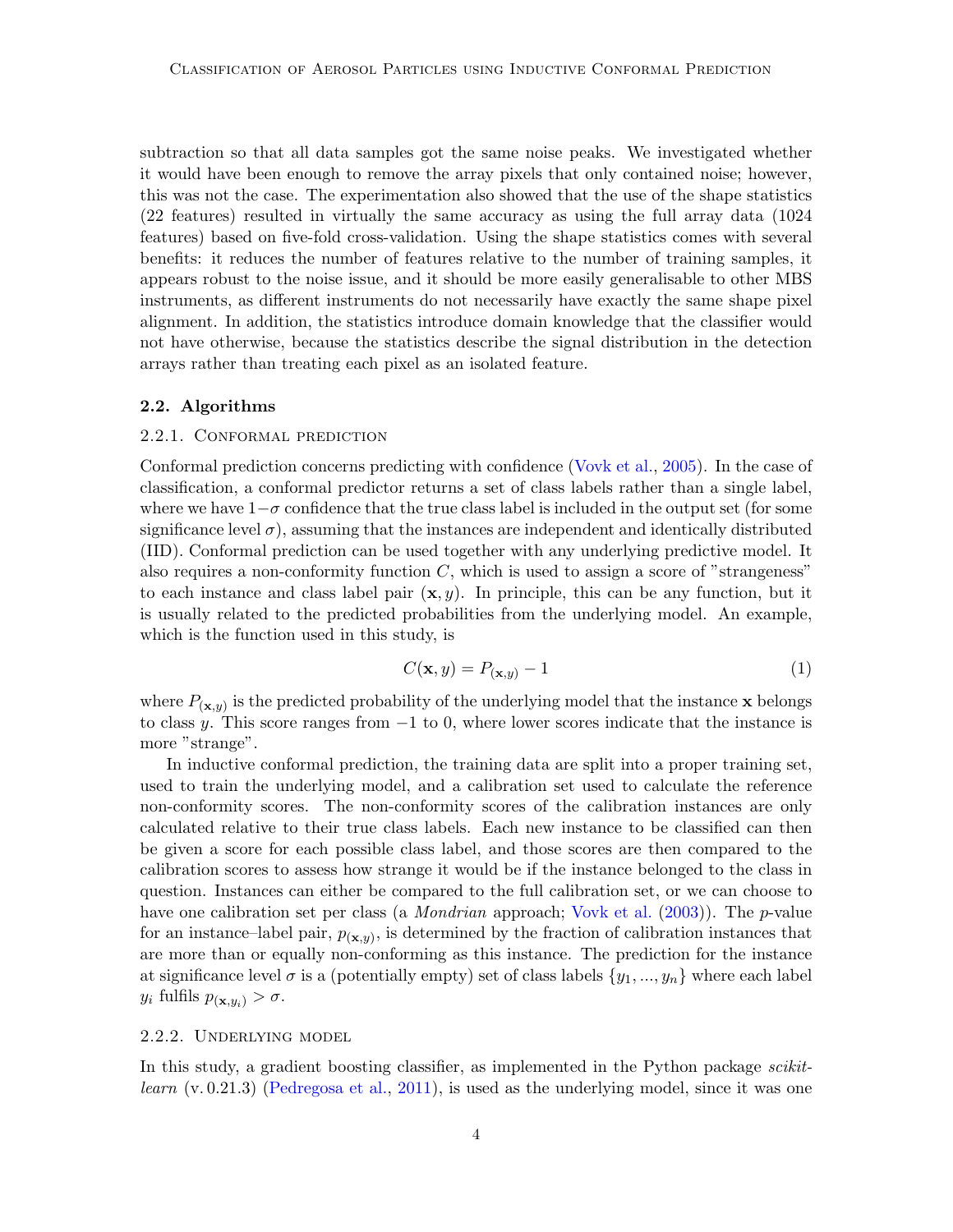<span id="page-4-0"></span>

Figure 1: Feature importance scores for the gradient boosting classifier with (a) default hyperparameters (baseline model) and (b) tuned hyperparameters. Note the different yaxis scales.

of the classifiers that were reported to work best on this dataset [\(Ruske et al.,](#page-11-3) [2017\)](#page-11-3). With default parameter settings, it was possible to reproduce the previously reported results. The hyperparameters were further tuned following [Jain](#page-10-1) [\(2016\)](#page-10-1), which resulted in slightly higher accuracy and AUC scores. The parameter tuning also lead to the feature importances of the model being more evenly balanced (see Fig. [1\)](#page-4-0) which is expected to be beneficial since this lets the algorithm use more of the available information [\(Jain,](#page-10-1) [2016\)](#page-10-1). Maximising the accuracy of the underlying model does not necessarily produce a more efficient conformal predictor [\(Johansson et al.,](#page-11-7) [2013\)](#page-11-7); however, in this case the tuned model did appear to improve the efficiency slightly.

#### 2.3. Procedure

The dataset was split into proper training, calibration, and test sets at a ratio of 2:1:1. Using 50% of the dataset for training produced accuracies comparable to [Ruske et al.](#page-11-3) [\(2017\)](#page-11-3) (who used the full dataset), while at the same time leaving enough data for calibrating and testing the model. The dataset is quite unbalanced, so a stratified split was used. The parent classes from Table [1](#page-2-1) (see above) were used as the class labels for training the model. A Mondrian approach was used to guarantee the error level for each parent class [\(Vovk et al.,](#page-11-5) [2003;](#page-11-5) [Shi](#page-11-8) [et al.,](#page-11-8) [2013\)](#page-11-8) (cf. Fig. [2\)](#page-5-0).

As the aim of the study is to investigate how unknown particle types would be classified, the following experimental procedure was employed: the model was re-trained and recalibrated after removing one subclass at a time, and then evaluated on the part of the test set containing the removed subclass. Strictly speaking, this violates the IID assumption because the test instances are not sampled from the same distribution as the training and calibration instances. While this means that the error level can no longer be guaranteed, it does not mean that the  $p$ -values become meaningless — we should still be able to make a qualitative assessment of the degree of confidence in the model's predictions.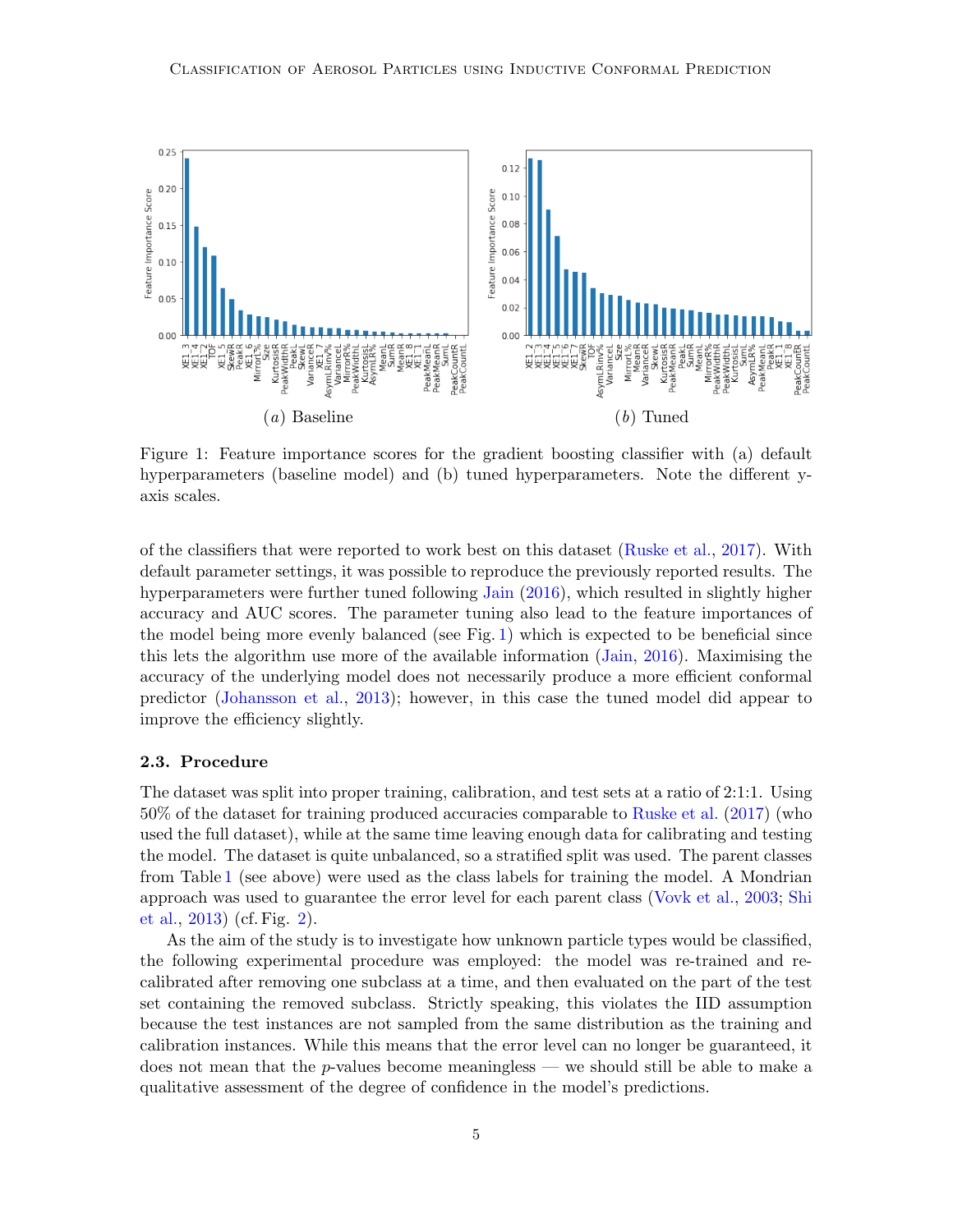<span id="page-5-0"></span>

Figure 2: Validity of the inductive conformal predictor for the individual parent classes using (a) non-Mondrian calibration and (b) Mondrian calibration.

In conformal prediction, the error is normally the proportion of prediction sets that do not contain the true class label. However, in our case, if the instance to be classified belongs to an unknown parent class, an empty prediction set should be considered correct. If the instance belongs to a known parent class but an unknown subclass, e.g., a new type of bacteria, then both an empty set and a set containing the presumed parent class could be considered correct.

# 3. Results

#### 3.1. The inductive conformal predictor

In a well-calibrated inductive conformal predictor (ICP), the error rate is close to the chosen significance level and the accuracy of the singleton predictions (OneAcc) is higher than the accuracy of the underlying model [\(Johansson et al.,](#page-11-7) [2013\)](#page-11-7). Figure [3a](#page-6-0) shows that the resulting ICP is valid. However, the multi-class prediction rate (MultiC) decreases fairly slowly, which suggests that the dataset is quite difficult and that some particle classes are perhaps not very distinct from each other (as far as the model can tell). A confusion matrix (Fig. [3b](#page-6-0)) shows that the bacteria and non-biological classes can be predicted with high precision by the underlying model, while the fungal and pollen classes are more difficult.

### 3.2. Classifying unknown particle types

As described above, each particle subclass was predicted (with respect to the parent classes) using the complete model (in Fig. [3\)](#page-6-0) as well as using a model where the subclass had not been included in the training or calibration sets of the ICP; that is, a model for which the subclass was an unknown particle type. Table [2](#page-7-0) shows how the error and efficiency scores of the predictor changed for each subclass. Now, we have to be careful since (a) the validity is only guaranteed for samples from the *parent class* distribution (not necessarily individual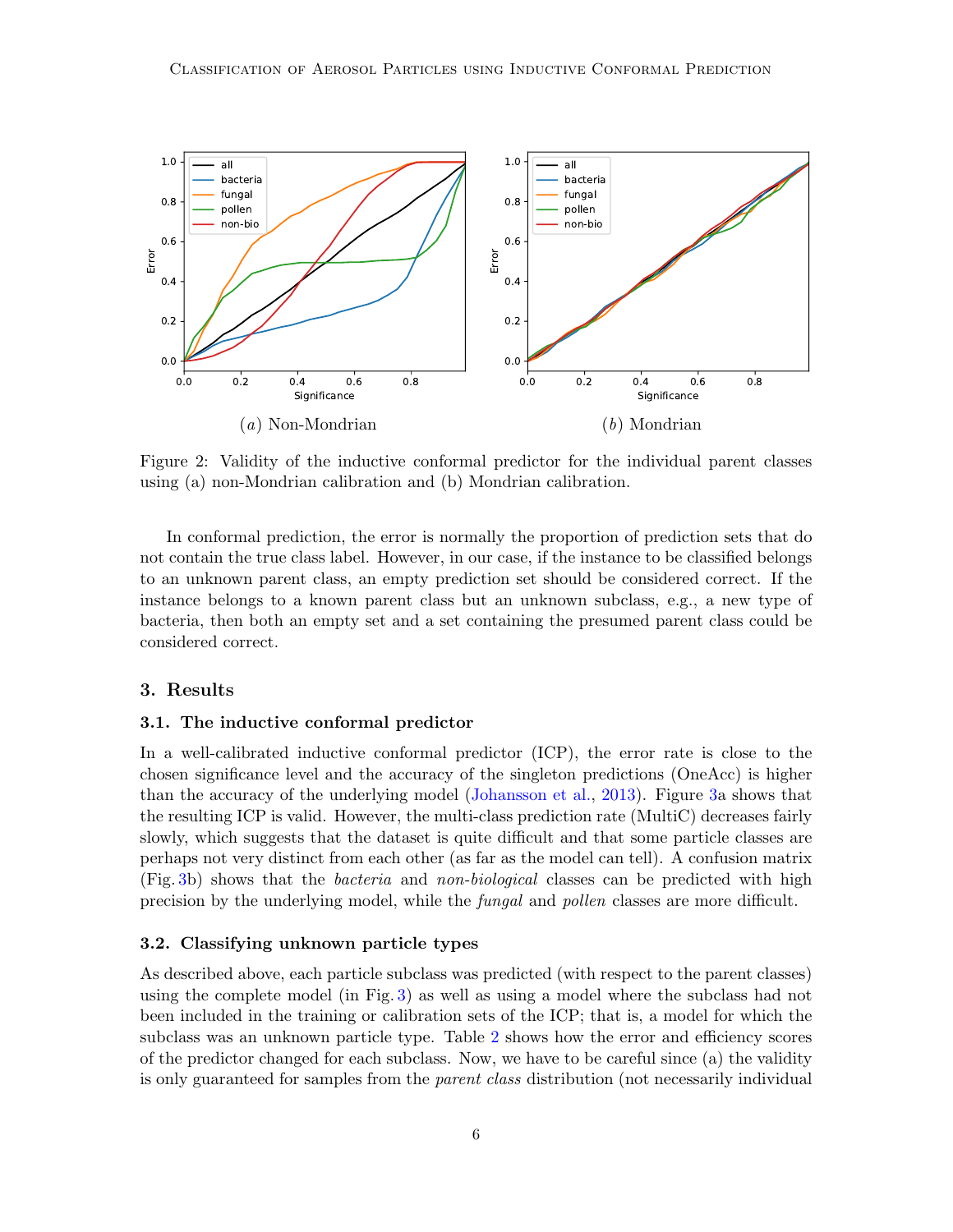<span id="page-6-0"></span>

Figure 3: (a) Characteristics of the inductive conformal predictor trained, calibrated and tested on complete (unmodified) dataset. Error: fraction of output sets that do not contain the correct class label. OneAcc: accuracy of the singleton predictions. OneC: fraction of singleton predictions. MultiC: fraction of multi-class prediction sets. ZeroC: fraction of empty prediction sets. (b) Confusion matrix of the predictions from the underlying model, normalised with respect to the true labels.

subclasses) and (b) the error level is defined differently in the two cases (since rejection of all parent classes can be considered correct when the subclass is unknown). Nevertheless, there are some patterns that can be seen.

For all subclasses except one, the number of empty prediction sets (ZeroC) increased slightly. This is encouraging, since it suggests that the ICP is able, at least to some extent, to realise that the particle type is unknown. The particle type *puffball* had the highest ZeroC change, which could be expected because it was the only type of fungal spore in the dataset. However, its MultiC decreased and its singleton prediction rate (OneC) increased, which suggests that it was often confused for another class. Similar patterns can be seen for *aspen pollen* and *poplar pollen*. In fact, the pollen and fungal classes had the lowest precision of the four classes, and confusion matrices suggest they were often confused with non-bioaerosol (cf. Fig. [3\)](#page-6-0).

Except for the case of *phosphate-buffered saline*, a small change in error rate seems to correlate with a small change in the other efficiency measures. Although the error has been defined differently when a subclass is unknown, a small change across the board still suggests that the predictions have not changed much. In other words, the ICP also appears to be able to correctly classify unknown subtypes of a known parent class in some cases. The bacteria class looks particularly consistent.

Four subclasses show a relatively large increase in the error: *fuller's earth, puffball, aspen* pollen and poplar pollen. Interestingly, these are also subclasses for which the fuzziness of the predictions is significantly *reduced* when they are removed from training and calibration (the opposite behaviour is seen for the other subclasses; cf. Fig. [4\)](#page-7-1). Predictions of those four classes were also the fuzziest of all subclasses for the full model, which reflects the precision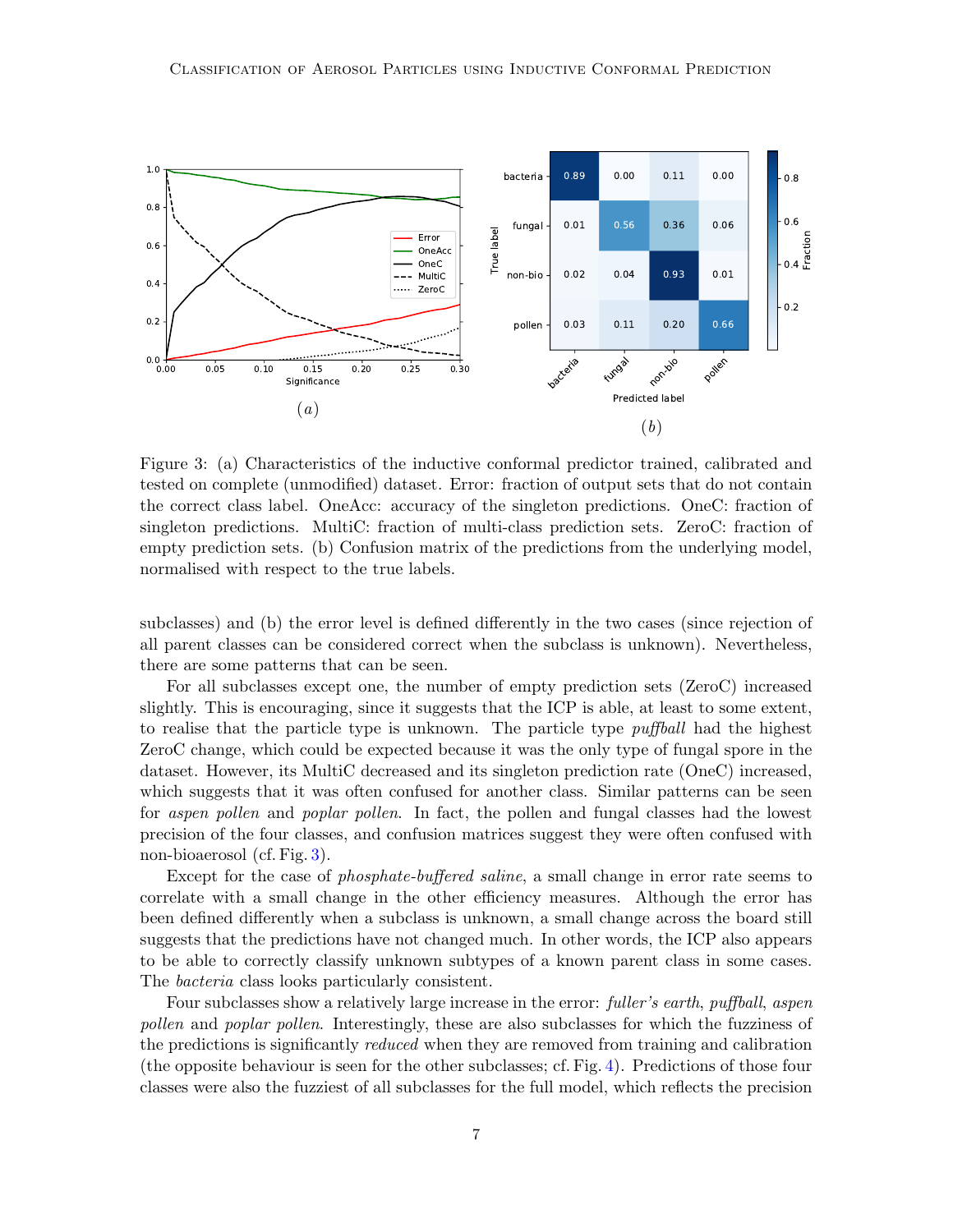|                           |          |          | $\cdot$  |          |       |          |
|---------------------------|----------|----------|----------|----------|-------|----------|
| Subclass                  | Error    | OneAcc   | OneC     | MultiC   | ZeroC | AvgC     |
| $BG$ spores (washed)      | 0.011    | $-0.090$ | $-0.085$ | 0.011    | 0.073 | $-0.062$ |
| $BG$ spores (unwashed)    | $-0.041$ | $-0.030$ | $-0.013$ | 0.004    | 0.009 | $-0.004$ |
| E. coli (unwashed)        | $-0.048$ | $-0.078$ | $-0.012$ | 0.000    | 0.012 | $-0.012$ |
| Puffball spores           | 0.632    | $-0.786$ | 0.046    | $-0.224$ | 0.178 | $-0.402$ |
| Fuller's earth            | 0.317    | $-0.309$ | $-0.012$ | $-0.014$ | 0.026 | $-0.043$ |
| $1\%$ NaCl                | 0.015    | $-0.094$ | $-0.121$ | 0.070    | 0.051 | 0.022    |
| Phosphate-buffered saline | $-0.052$ | $-0.037$ | $-0.118$ | 0.003    | 0.115 | $-0.112$ |
| Aspen pollen              | 0.172    | $-0.083$ | 0.138    | $-0.147$ | 0.009 | $-0.155$ |
| Poplar pollen             | 0.333    | $-0.288$ | 0.231    | $-0.282$ | 0.051 | $-0.333$ |

<span id="page-7-0"></span>Table 2: How the conformal predictor performance changed for each subclass when it was removed from the training and calibration, evaluated at significance level 0.2. Negative values are coloured red and values with an absolute change > 0.1 are bolded.

scores in the underlying model. In the case of *aspen pollen* and *poplar pollen*, it is worth noting that their natural size range is outside the instrument size range, so the samples in this dataset are pollen fragments, whereas intact paper mulberry particles may be within the MBS size range, which might explain the lower precision/higher fuzziness for the aspen and poplar subclasses (Simon Ruske, personal communication 2020-03-29).

Paper mulberry pollen  $-0.011$  0.007  $-0.042$  0.046  $-0.004$  0.050

<span id="page-7-1"></span>

Figure 4: Fuzziness (average of the sum of all  $p$ -values except the highest) of the conformal predictor for the different subclasses. Full model means a model trained and calibrated on all subclasses, reduced model means the models trained and calibrated without each respective subclass. The Wilcoxon p-value is included to indicate if the fuzziness is significantly different when the subclass is not included in training compared to when it is.

In an attempt to better understand the behaviour of the ICP, an hierarchical agglomerative clustering (HAC) on the subclass means (Fig. [5\)](#page-8-0) was performed as a quick way to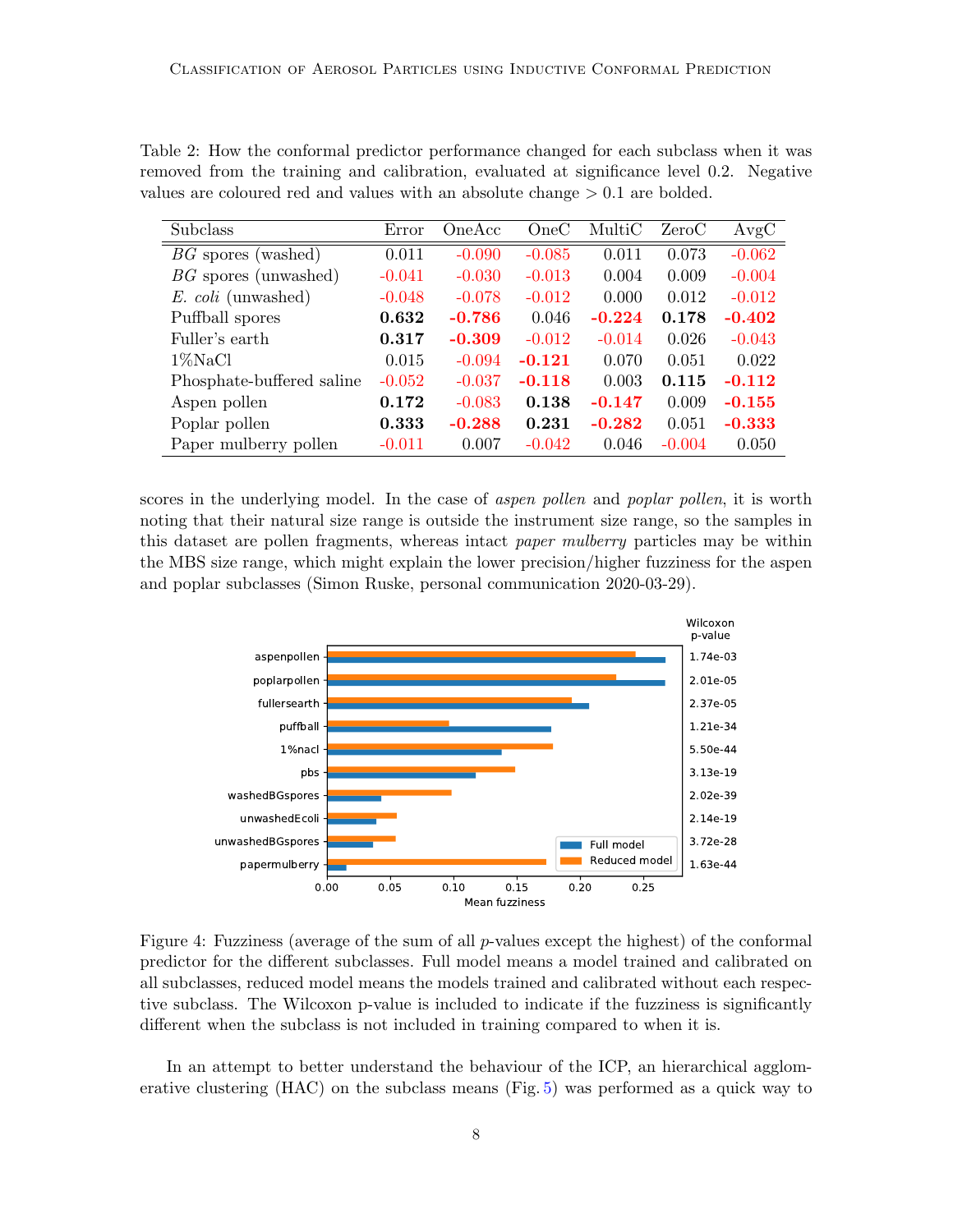<span id="page-8-0"></span>illustrate the relationship between the different particle types. A couple of things become apparent: 1) the *pollen* and *non-bioaerosol* classes are quite heterogeneous, and 2) paper mulberry is very different from all the other particle types.



Figure 5: Dendrogram of centroid-linkage hierarchical agglomerative clustering where the initial clusters were represented by the mean of each subclass. The colours of the labels indicate which subclasses were grouped together in this project (cf. Table [1\)](#page-2-1).

When dealing with heterogeneous classes, we encounter the same issue as with a non-Mondrian calibration — the error levels can be quite different for each subclass. This can be seen for the pollen class in Fig. [6a](#page-9-0). In a more homogeneous class, like bacteria in this dataset, the individual errors are more similar (Fig. [6b](#page-9-0)), and we already saw in Table [2](#page-7-0) that subclasses of bacteria could be predicted reasonably well even if they had been excluded from training and calibration. Why paper mulberry can be accurately predicted even when it was excluded from the training data is more perplexing, but probably it is different in such a way that it is similar to extreme samples of the other pollens (paper mulberry is generally the largest and most fluorescent of the particle types in the dataset).

The heterogeneity of the classes is one factor that can help explain the behaviour of the ICP but, since the dataset is unbalanced, the number of samples likely also plays a role. Because a Mondrian approach was used, the calibration sets of the minority classes will also be smaller which could make the predictions more fuzzy. For example, the pollen class is the one with the smallest number of samples (see Table [1\)](#page-2-1). However, the non-bioaerosol class, which includes *fuller's earth*, has the highest number of samples, so the heterogeneity and the error distribution within the parent classes are still important.

Some particle subclasses in the dataset were aerosolised from liquids or suspensions, namely the bacteria samples and the sodium chloride and phosphate-buffered saline samples, while the other samples were generated from dry material [\(Ruske et al.,](#page-11-3) [2017\)](#page-11-3). The particles were not passed through a dryer prior to being sampled by the MBS instrument [\(Ruske](#page-11-3) [et al.,](#page-11-3) [2017\)](#page-11-3). From a measurement technical point of view, it is interesting to note that the wet samples cluster together in Fig. [5,](#page-8-0) which may indicate that the generation method or the sampling method (i.e. drying or no drying), or a combination of the two, impacts the measured properties of the particles, as suggested by previous studies (e.g. [Huffman et al.,](#page-10-0) [2019;](#page-10-0) [Wang et al.,](#page-11-9) [2010\)](#page-11-9).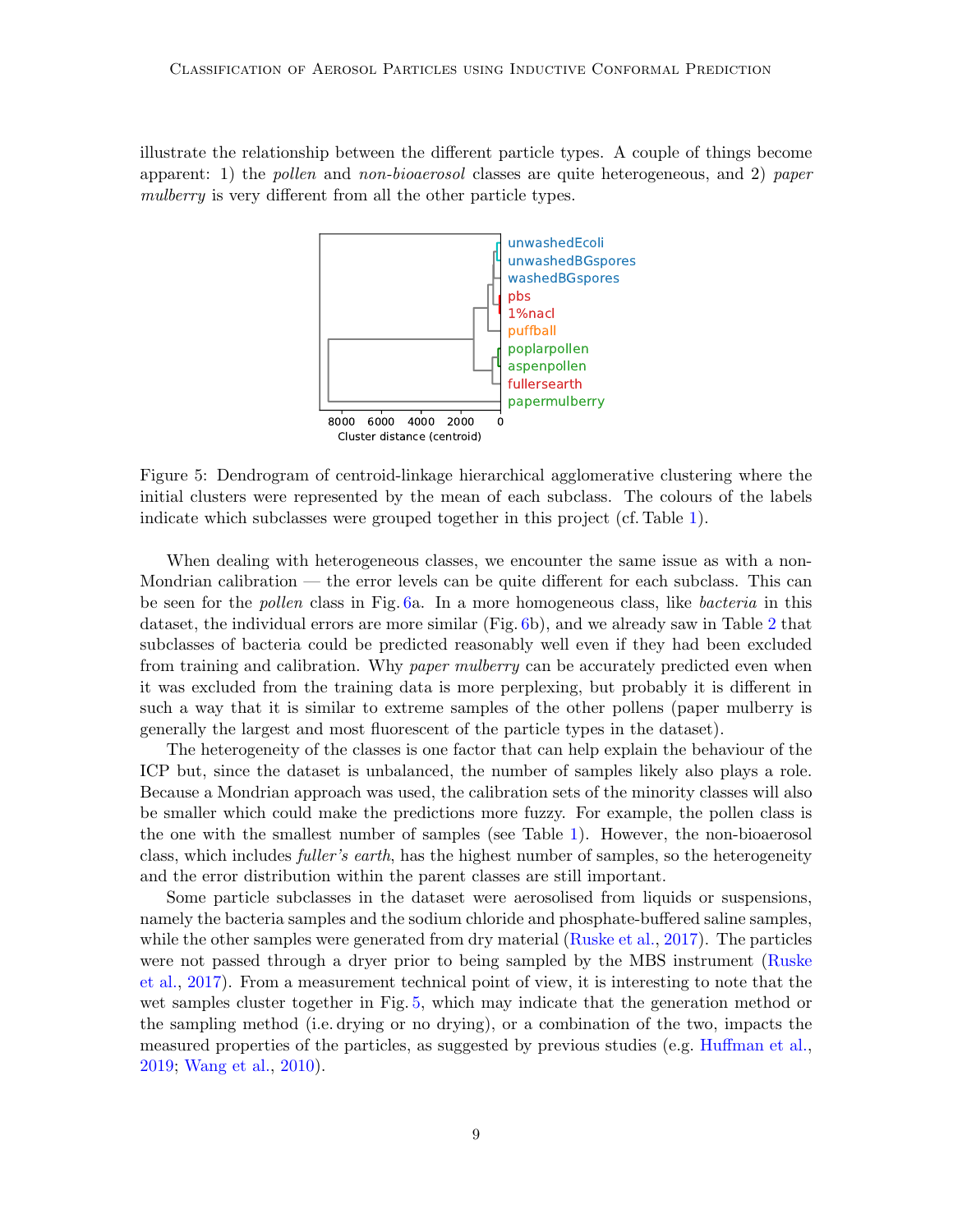<span id="page-9-0"></span>

Figure 6: Validity of the inductive conformal predictor for (a) pollen (an example of a heterogeneous class) and (b) bacteria (an example of a homogeneous class).

# 4. Discussion

An investigation of how ICP deals with instances that belong to a class that was not included in the calibration or the training of the underlying model has been presented. Evaluating and interpreting the results has not been straightforward, since technically the premise of the exercise violates the IID assumption behind conformal prediction. That is, the ICP cannot be expected to be valid for unknown particles unless they are drawn from the same underlying distribution. Strictly speaking it cannot be expected to be completely valid for separate subclasses even if they were included in the training set, since the validity is guaranteed for the parent classes, so we are left with a similar issue as the one we try to solve by using a Mondrian approach (cf. Figs.  $2 \& 6$  $2 \& 6$ ). Even so, it appears that the ICP is close to valid and gives reasonable predictions for unknown particle types if they are similar to the particles that the ICP was trained and calibrated on, e.g. as for the relatively homogeneous bacteria class, which makes sense because this case is closer to IID. The ICP also showed signs of being able to reject unknown particles at a higher rate (increased ZeroC) for almost all subclasses.

Apart from the IID assumption, there are several other limitations to this study. The dataset itself is quite difficult to predict, due to an imbalance between classes both in terms of number of samples and heterogeneity within the parent classes. Although the AUC was used as a metric when training the model to try to account for the imbalance, it might have been easier to interpret the results if a better balance was achieved for the precision of the different classes. We only tried one underlying model (gradient boosting), but it is possible that another algorithm, such as a neural network (which also performed well on this dataset previously [\(Ruske et al.,](#page-11-3) [2017\)](#page-11-3)), may have performed better in combination with the ICP than the gradient booster did. However, the decision path in the underlying model probably changes slightly between the different training/calibration set configurations, which also complicates the comparison. To further study conformal prediction for unknown classes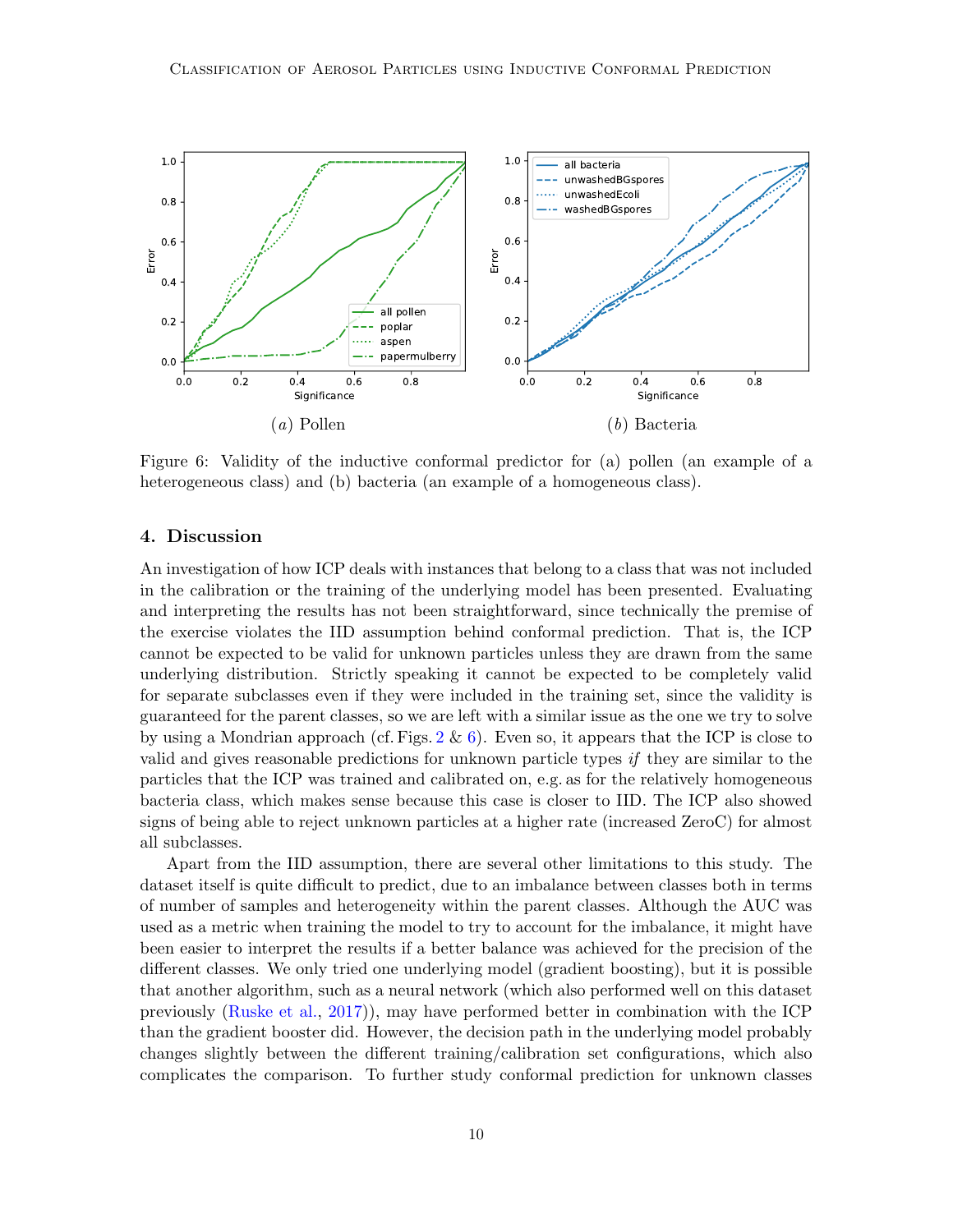and establish proper evaluation metrics, it may be instructive to use a less complex dataset and to use a simpler and more interpretable underlying model, such as a decision tree, to be able to examine how the decision path is affected. Other possible directions for future work include using Venn predictors (e.g. [Johansson et al.,](#page-11-10) [2019\)](#page-11-10) to obtain intervals for class probabilities, thus allowing for cost–utility type analyses which may have useful applications within the air quality and health branch of aerosol science.

The ICP presented here showed some promise in being able to handle unknown particle types, and studying its application to field data or data collected with another MBS instrument would be interesting for future work. Preliminary results from applying the ICP to laboratory-generated sea spray aerosol (expected to be mostly salt particles with few particles containing biological material) measured with another MBS instrument revealed that, at a significance level of 0.1, none of the prediction sets included the non-bioaerosol class (and none were empty). The model's failure to recognise salt particles might be because these sea spray particles were generated differently than the salt particles in the main dataset, and they were passed through a dryer prior to being sampled. The aforementioned factors affect the size and morphology of the particles, which in turn affect the magnitude of both the fluorescence signal and the shape signal. Part of the issue might be solved by normalising the data with respect to particle size but, since size is often not the only factor, this is impossible without further information about individual particles [\(Huffman et al.,](#page-10-0) [2019\)](#page-10-0). Standardising the sampling set-up so that the training data are collected in the same manner as the data intended to be classified is most likely necessary in future work if the classifier is to be applied to other datasets.

# Acknowledgments

We would like to acknowledge the valuable input from Simon Ruske, Martin Gallagher and David Topping (The University of Manchester, U.K.) and would like to thank them for providing the data as described in [Ruske et al.](#page-11-3) [\(2017\)](#page-11-3). This work was partially financed by the Knut-and-Alice-Wallenberg Foundation within the ACAS project (Arctic Climate Across Scales, project no. 2016.0024) and the Swedish Foundation for Strategic Research within the CDA project (Continuous Deep Analytics, project no. BD15-0006).

# References

- <span id="page-10-0"></span>J. Alex Huffman, Anne E. Perring, Nicole J. Savage, Bernard Clot, Benoît Crouzy, Fiona Tummon, Ofir Shoshanim, Brian Damit, Johannes Schneider, Vasanthi Sivaprakasam, Maria A. Zawadowicz, Ian Crawford, Martin Gallagher, David Topping, David C. Doughty, Steven C. Hill, and Yongle Pan. Real-time sensing of bioaerosols: Review and current perspectives. Aerosol Science and Technology, 0(0):1–31, sep 2019. ISSN 0278-6826. doi: 10.1080/02786826.2019.1664724.
- <span id="page-10-1"></span>Aarshay Jain. Complete machine learning guide to parameter tuning in gradient boosting (GBM) in Python, Feb 2016. URL [https://www.analyticsvidhya.com/blog/2016/](https://www.analyticsvidhya.com/blog/2016/02/complete-guide-parameter-tuning-gradient-boosting-gbm-python/) [02/complete-guide-parameter-tuning-gradient-boosting-gbm-python/](https://www.analyticsvidhya.com/blog/2016/02/complete-guide-parameter-tuning-gradient-boosting-gbm-python/).